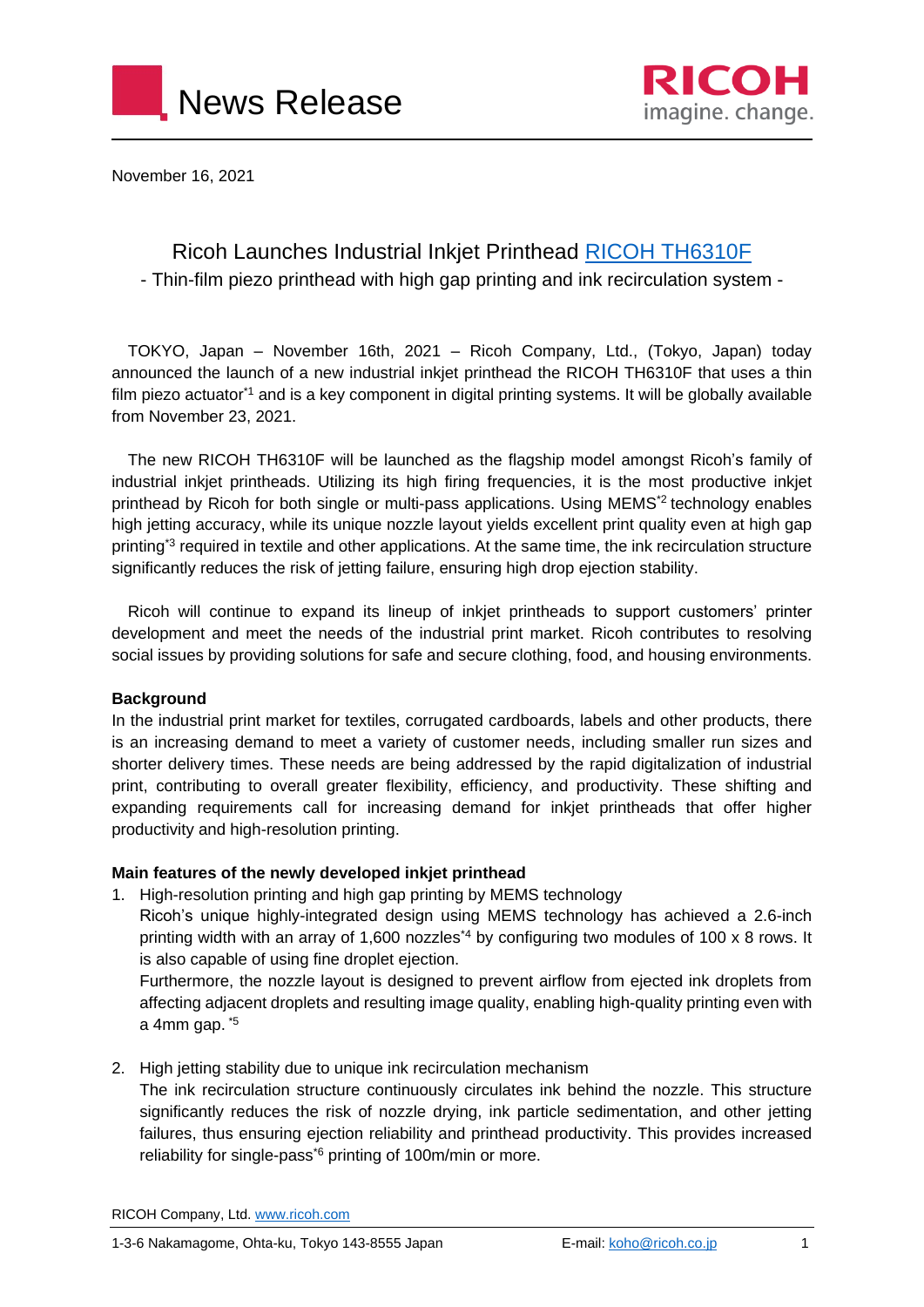3. Highly versatile

Compatible with Aqueous-based, UV, and Solvent inks and can be used in a wide range of industrial applications, including textiles, corrugated cardboards, labels, binder jet, and signage graphics.

4. Simple design

Ink ports offer a simple one in one out<sup> $7$ </sup> system that can be easily integrated into printing systems.

5. Excellent jetting ability

Jetting frequency up to 80 kHz in binary mode.

The new Dual Vcom<sup>\*8</sup> function achieves superior jetting frequency of up to 40 kHz in multi-drop mode.

\*1 A kind of piezoelectric transducer that creates mechanical deformation by applying a voltage used for jetting drops of ink.

\*2 Micro-Electro-Mechanical-Systems: a general term for miniatured electro-mechanical devices or technology.

\*3 Printing that requires distance between the printhead and the media, such as printing on uneven surfaces

\*4 Staggered array of nozzle rows with 75 npi per row.

\*5 Depends on the combination of ink and print media used.

\*6 The printhead remains in a fixed position and completes image printing in a single pass while the print material is conveyed underneath.

\*7 To function ink circulation, one ink port (inlet for ink delivery) is located on the ink supply side and one on the ink discharge side.

\*8 Two types of drive waveforms can be selected for each nozzle to shorten the drive cycle.

| RICOH TH6310F                 |
|-------------------------------|
| 1,600 staggered               |
| 600npi (1 color)              |
| 80kHz (2 levels)              |
| 40kHz (4 levels)              |
| 5/10/18 pl (depending on ink) |
| UV, Solvent, Aqueous          |
| Width: Approximately 104.6mm  |
| Depth: Approximately 44.9mm   |
| Height: Approximately 104mm   |
| November 23, 2021             |
|                               |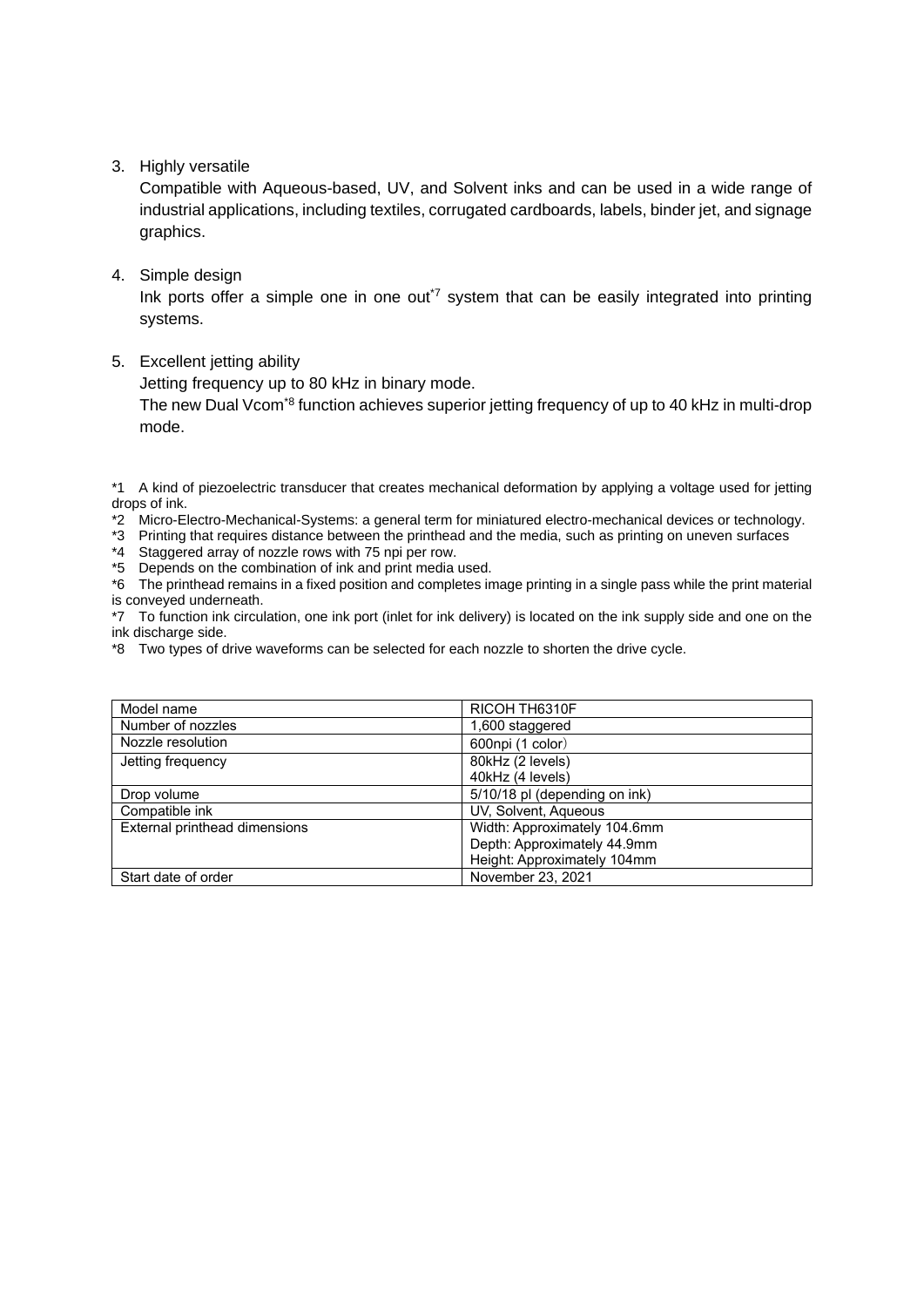

RICOH TH6310F

**Related Links** [RICOH TH6310F](https://industry.ricoh.com/en/industrialinkjet/th/6310f)  RICOH TH6310F [Introduction Movie](https://youtu.be/BxBVjUse8Bo) [Industrial Inkjet RICOH TH/MH/GH](https://industry.ricoh.com/en/industrialinkjet/mh)

## **For further information, please contact:**

RGC Component Business Center: [https://webform.ricoh.com/form/pub/e00039/ijsc\\_support\\_e](https://webform.ricoh.com/form/pub/e00039/ijsc_support_e)

Public Relations E-mail: koho@ricoh.co.jp